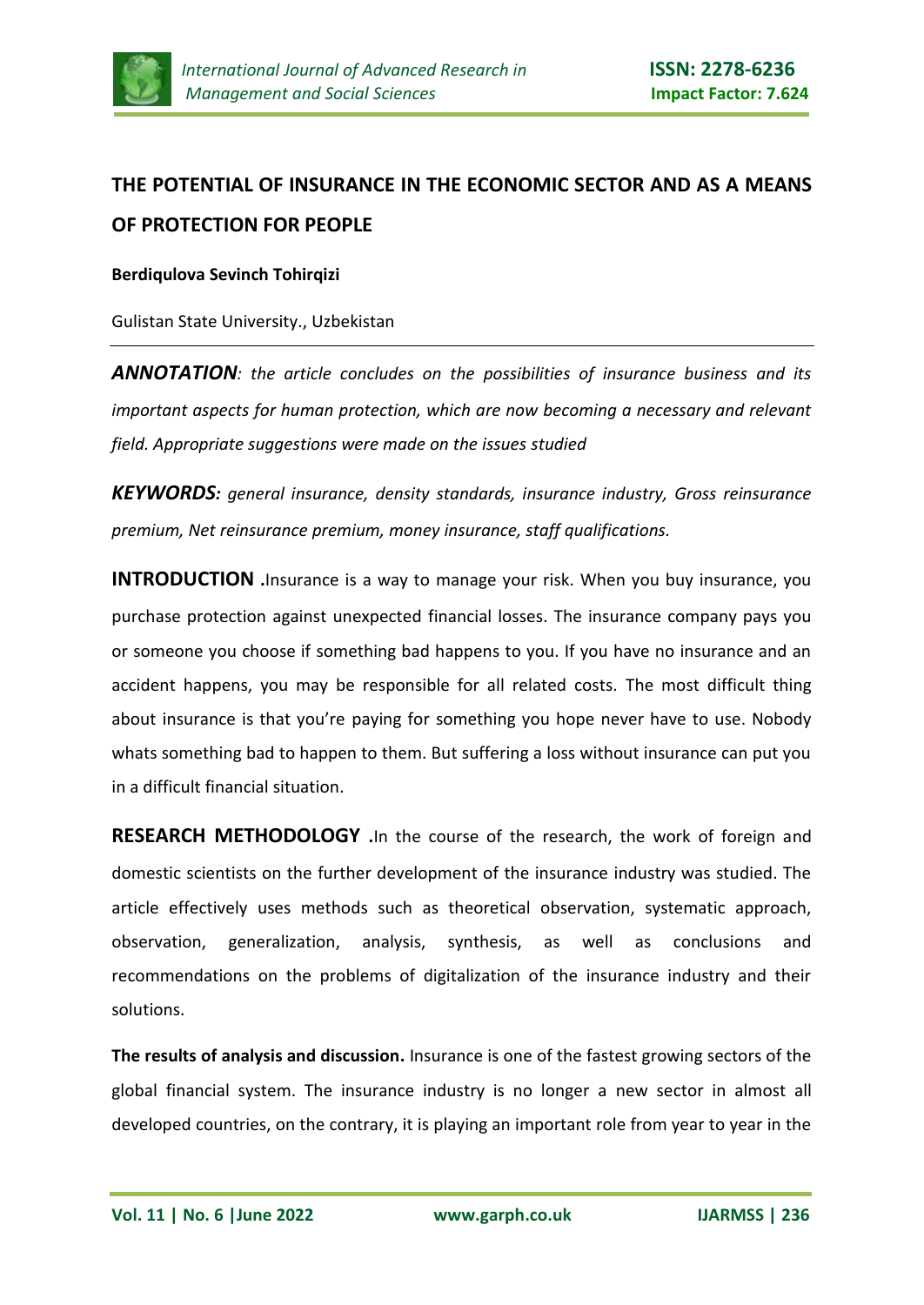

distribution and redistribution of financial relations. Strong development of the economy will allow to increase the insurance culture among the insurance subjects.

In modern conditions, the role of life insurance ensuring the safety of human life activities is constantly growing. At the same time, life insurance is not only necessary for the development of the insurance market, but also becomes a particularly attractive business. But without studying the theory and practice of life insurance, its technological features, without special professional knowledge, it is impossible to succeed in this business.

We will consider the main types of insurance that fall into the group of "general insurance" and how they can be used together to provide mixed insurance protection to small businesses;

- Fire insurance, including insurance against extreme hazards;
- Theft insurance;
- Money insurance;
- Insuring "against al risks";
- Transportation insurance;
- Insure glass (window) breakage;
- Packaged cops;
- Homeowners insurance.

The development of compulsory insurance is aimed at addressing the issue of additional funding for social protection of the population as a key player in the market of insurance services and serves as an important factor in ensuring stability in the economy. In addition, the full and economically balanced development of compulsory insurance leads to an increase in the insurance culture among business entities, which in turn leads to the development of voluntary insurance.

Insurance acts as a financial shock absorber in the event of adverse events in the activities of the population and enterprises, as well as ensures the stability of society's social, financial, economic, including its financial institutions. Compulsory insurance, by its social and economic nature, is closely related to the risks affecting the interests of the general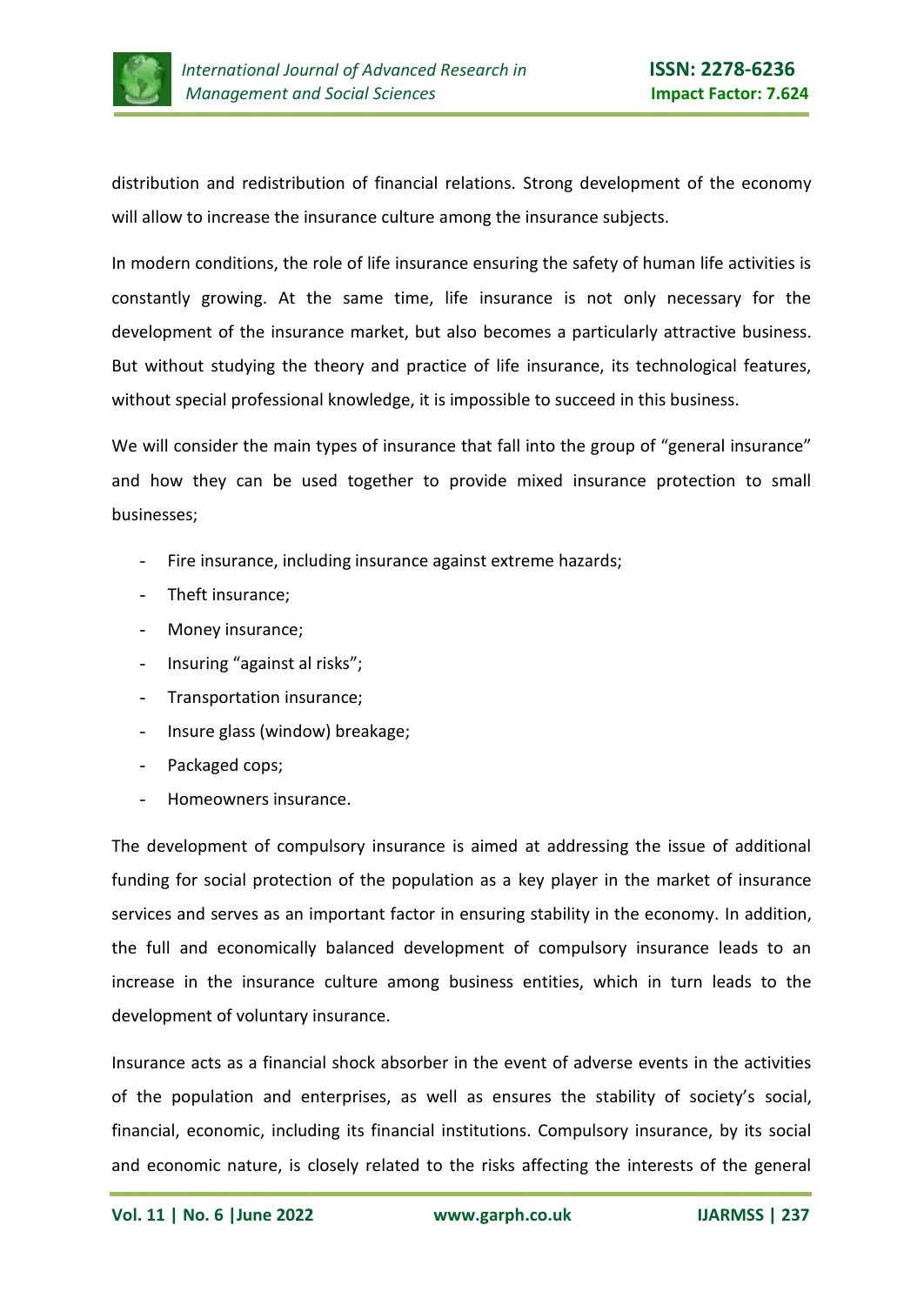

public or the state, and is carried out on the basis of the legislative characteristics of each country.

The requirements for international insurance companies are as follows:

- Ensuring the popularity of insurance accounts;
- Reduction of non-performing insurance assets;
- Conversion of insurance reserves into working assets;
- Differentiate the reserve ratio according to the type of insurance, the amount of deposits, the category of customers, frequent adjustment of reserve accounts, which allows to more accurately detect changes in deposit balances.
- Ability to accurately assess insurance risks;
- Development of a system of incentives for insurance companies to invest in the shares of enterprises, banks;
- Ensuring "density standards" in insurance services at the level of world standards;
- Wide distribution of portfolio investments at the expense of client funds without the risk of loss of insurance capital;
- Giving more space to insurance companies in the tactics of market ethics for the use of reliable financial instruments;
- Availability of a network of insurance companies abroad;
- It is necessary to develop additional mechanisms of protection against external risks in insurance;
- The main focus is on improving the quality of services, the diversity of insurance products;
- Insurance companies should specialize in carrying out operations depending on their size, location, staff qualifications, client composition, type of insurance and so on.

The world economy is recovering stringly from the COVID-19 crisis. The swift deployment of vaccines and large-scale fiscal stimulus, including unprecendented direct transfers to households and businesses, are fuelling a stronger economic bounceback in 2021 than we had projected last year. We forecast historically high global real gross domestic product (GDP) growth of 5.8% in 2021 after a 3.7% contraction in 2020. This reflects robust growth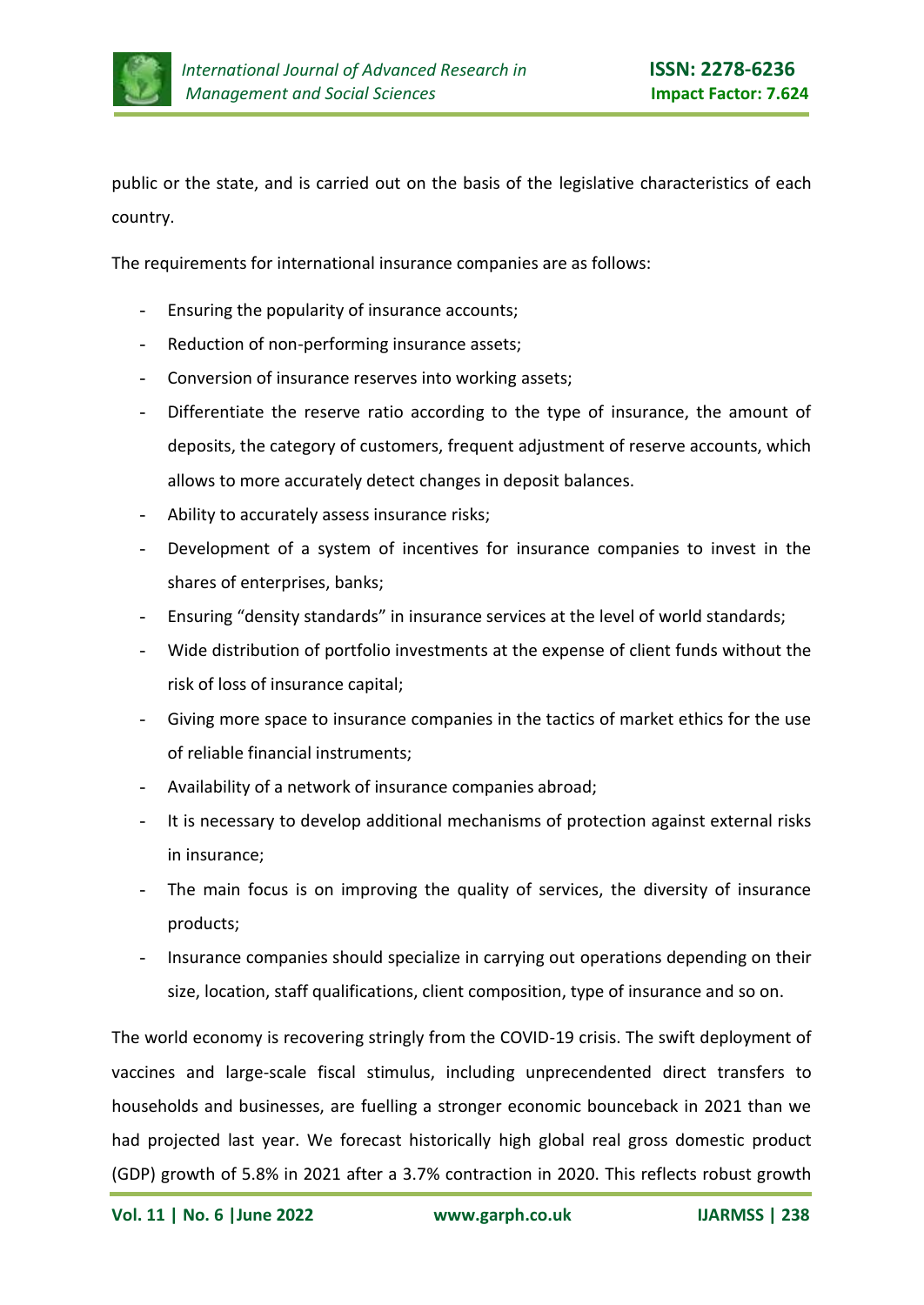

in the US (6.5%) and China (8.3%), driven by services consumption. However, uncertainly around the emergence of more transmissible COVID-19 variants and the ability of vaccines to keep the pandemic under control suggests that the recovery may be more uneven and protracted that our base-case forecasts. Insurance demand will benefit from the growth momentum, but a firmer inflation environment is a concern. Policymaking will soon turn to fiscal consolidation, but we believe optimal policy must take a long-term view in areas such as digitisation, climate change and income inequality.

Global insurance demand will grow by an above-trend 3.3% in 2021 and 3.9% in 2022, we forecast, a much faster rebound than from the global financial crisis (GFC) of 2008-2009. The economic recovery and the strongest rate hardening for 20 years in non-life insurance commercial lines will push premiums 10% above pre-COVID-19 crisis levels this year and lift the global insurance market to more than USD 7 trillion by the end of 2022. In 2020, global real premiums fell 1.3% about a third of the drop in GDP. As expected, premiums held up better in emerging markets than advanced, largely due to strength of Chine. We expect a strong recovery in global life insurance premiums to above-trend growth of 3.8% in 2021 and 4.0% in 2022., benefiting from the COVID-19 effect on consumer risk awareness. This should fuel rising demand for risk protection insurance, while life savings business should benefit from stronger financial markets and a steady recovery in consumer incomes. Total global life premiums are expected to exceed USD 3 trillion this year, primarily written in advanced markets given their larger global share. The market contracted 4.4% in real terms in 2020 due to weakness in life savings business, which represents 81% of the global life portfolio. We expect moderate improvement in life sector profitability to pre-pandemic levels this year, with recovery across all lines of business.

Inflation is an area of growing interest and concern globally, including for the insurance industry. In the US, we anticipate that it will exceed the 2% target both this year and in 2022, with risk skewed to the upside due to the possibility of economic overheating as reopening causes consumer spending to accelerate. Inflationary pressure will likely prompt the US Federal Reserve to start tapering its monatery stimulus in early 2023, which may bring volatility to financial markets.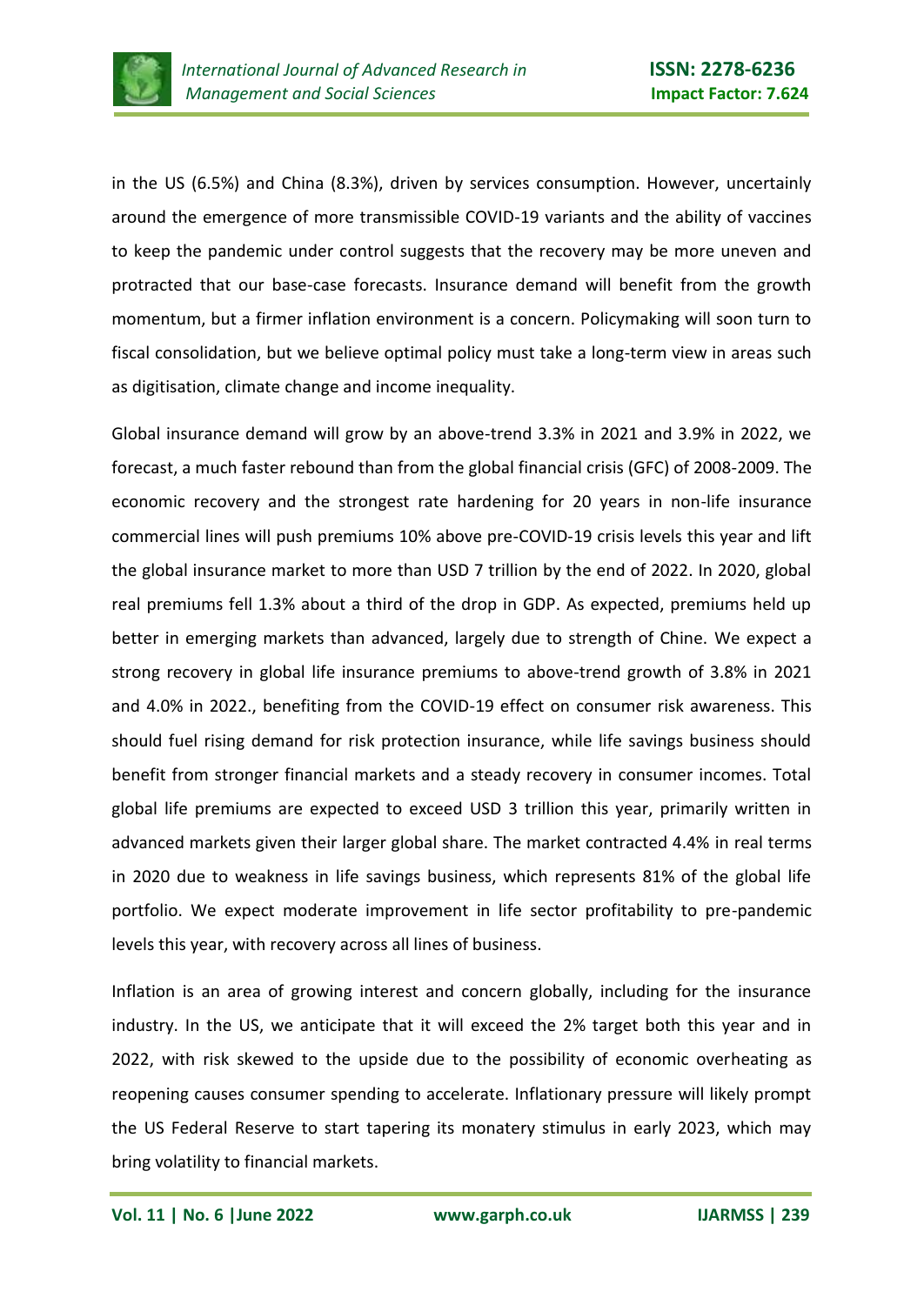

As shown in Table 1, the global gross insurance market covered by the SWM is approximately \$6 trillion, with approximately half located in the Americans. The size of global gross reinsurance market covered by the SWM is approximately \$482 billion, with more than two-thirds written in the Americans. In total, reinsurance accounts for about 7% of all global gross insurance premiums covered by the SWM.

The global net insurance market is approximately \$4.5 trillion (see Table 2). The size of the global net reinsurance market covered by the SWM is approximately \$312 billion. In total, reinsurance accounts for around 7% of all global net insurance premiums covered by the SWM.

#### **Table 1.**

| <b>Segmentation</b> | <b>Gross</b> | <b>Regional</b> | <b>Total</b><br>gross | Regional      | <b>Share</b>       | ofRetention           |
|---------------------|--------------|-----------------|-----------------------|---------------|--------------------|-----------------------|
|                     | insurance    | share           | insurance             | <b>Ishare</b> | <b>reinsurance</b> | total<br><b>ratio</b> |
|                     | premiums     |                 | premiums              |               |                    | linsurance            |
|                     | (million     |                 | (including)           |               |                    | premiums              |
|                     | USD)         |                 | reinsurance           |               |                    | $\int$ (including     |
|                     |              |                 | million USD)          |               |                    | reinsurance)          |
| World               | 483,407      | 10763           | 6,019,738             |               | 8.0%               | 74.8%                 |
| Asia& Oceania       | 61,488       | 13%             | 1,318,166             | 22%           | 4.7%               | 86.0%                 |
| Europe & Africa     | 138,252      | 29%             | 1,634,890             | 27%           | 8.5%               | 85.7%                 |
| Americans           | 283,667      | 59%             | 3,066,682             | 51%           | 9.2%               | 64.1%                 |

# **Gross reinsurance premiums<sup>1</sup>**

<sup>-</sup>1 Sector-wide Monitoring Exercise 2021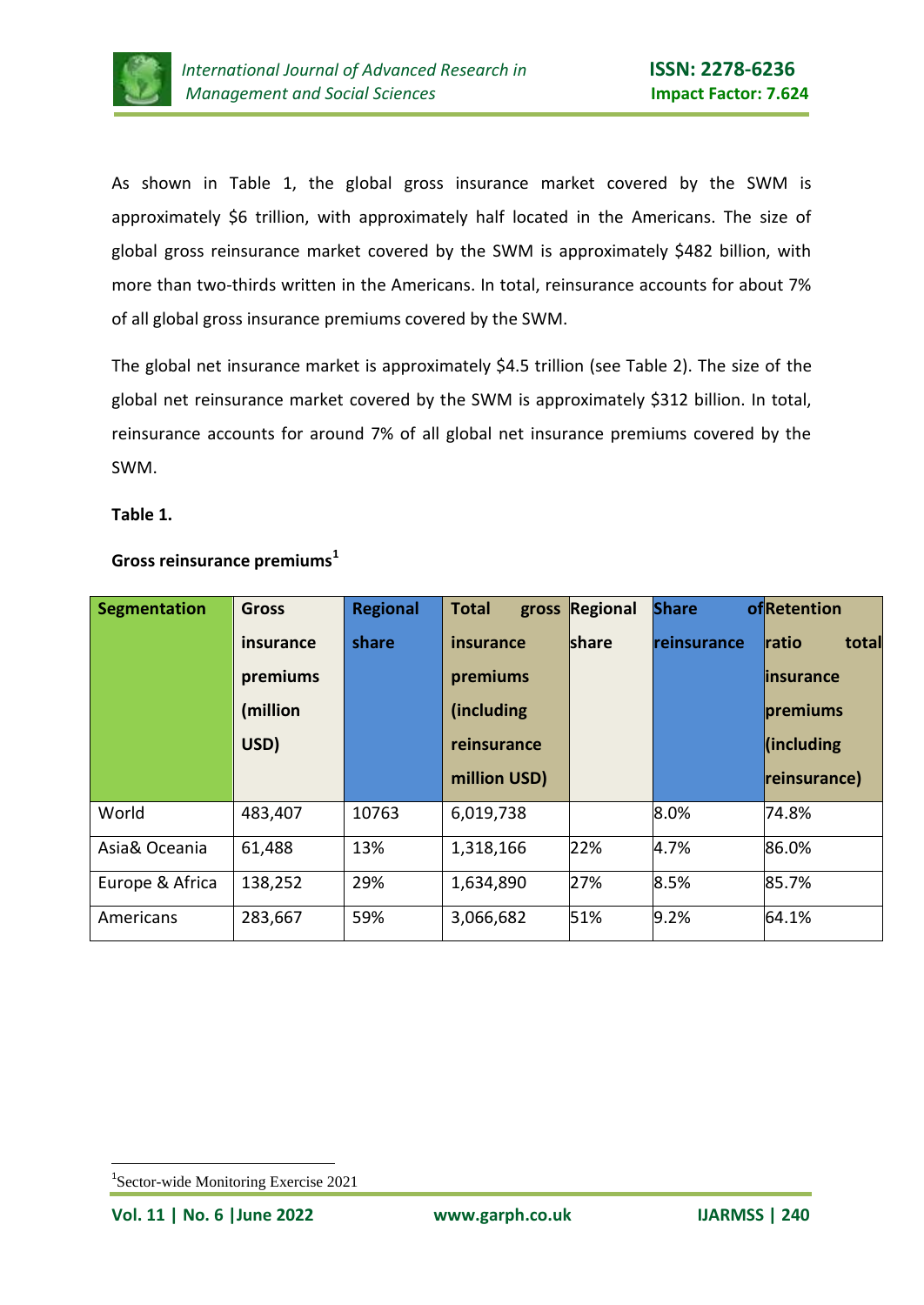

# **Table 2.**

# **Net reinsurance premiums <sup>2</sup>**

| <b>Segmentation</b> | Net insurance | <b>Regional</b> | <b>Total</b><br>net | Regional | <b>Share</b> | ofRetention    |
|---------------------|---------------|-----------------|---------------------|----------|--------------|----------------|
|                     | premiums      | share           | insurance           | share    | reinsurance  | ratio<br>total |
|                     | (million USD) |                 | premiums            |          |              | reinsurance    |
|                     |               |                 | (including)         |          |              | premiums       |
|                     |               |                 | reinsurance         |          |              |                |
|                     |               |                 | million USD)        |          |              |                |
| World               | 312,108       |                 | 4,500,370           |          | 6.9%         | 64.6%          |
| Asia& Oceania       | 39,370        | 13%             | 1,133,705           | 25%      | 3.5%         | 64.0%          |
| Europe & Africa     | 102,657       | 33%             | 1,400,391           | 31%      | 7.3%         | 74.3%          |
| Americans           | 170,081       | 54%             | 1,966,274           | 44%      | 8.6%         | 60.0%          |

Insurance is a large investment and you will most likely purchase multiple policies throughout your lifetime. It is essential that you know what each type of insurance covers and how it works so you can make the best decision about what to buy. Do not base your decision on just what is cheapest, but look at what it provides. Take the time to shop around and find the right insurance for your situation. People often say they cannot afford insurance, but the reality is that they cannot afford not to have it. It can save them from thousands or more dollars in unplanned expenses when unexpected situations arise. You do not want to waste your money on policies that do not meet your needs, but the right insurance policy can protect you and your family from unforeseen disaster.

**CONCLUSIONS AND SUGGESTIONS.** Life consists of risks. These risks can be small and financially insignificant or large and financially catastrophic. Even if you can't compeletely eliminate the risk, you will have the ability to reduce and manage it. Make decisions to reduce risk. For example, not distracting the phone while driving reduces the risk of a car accident, wearing a seat belt reduces the risk of injury in a car crash. The installation of a

-

<sup>&</sup>lt;sup>2</sup>Sector-wide Monitoring Exercise 2021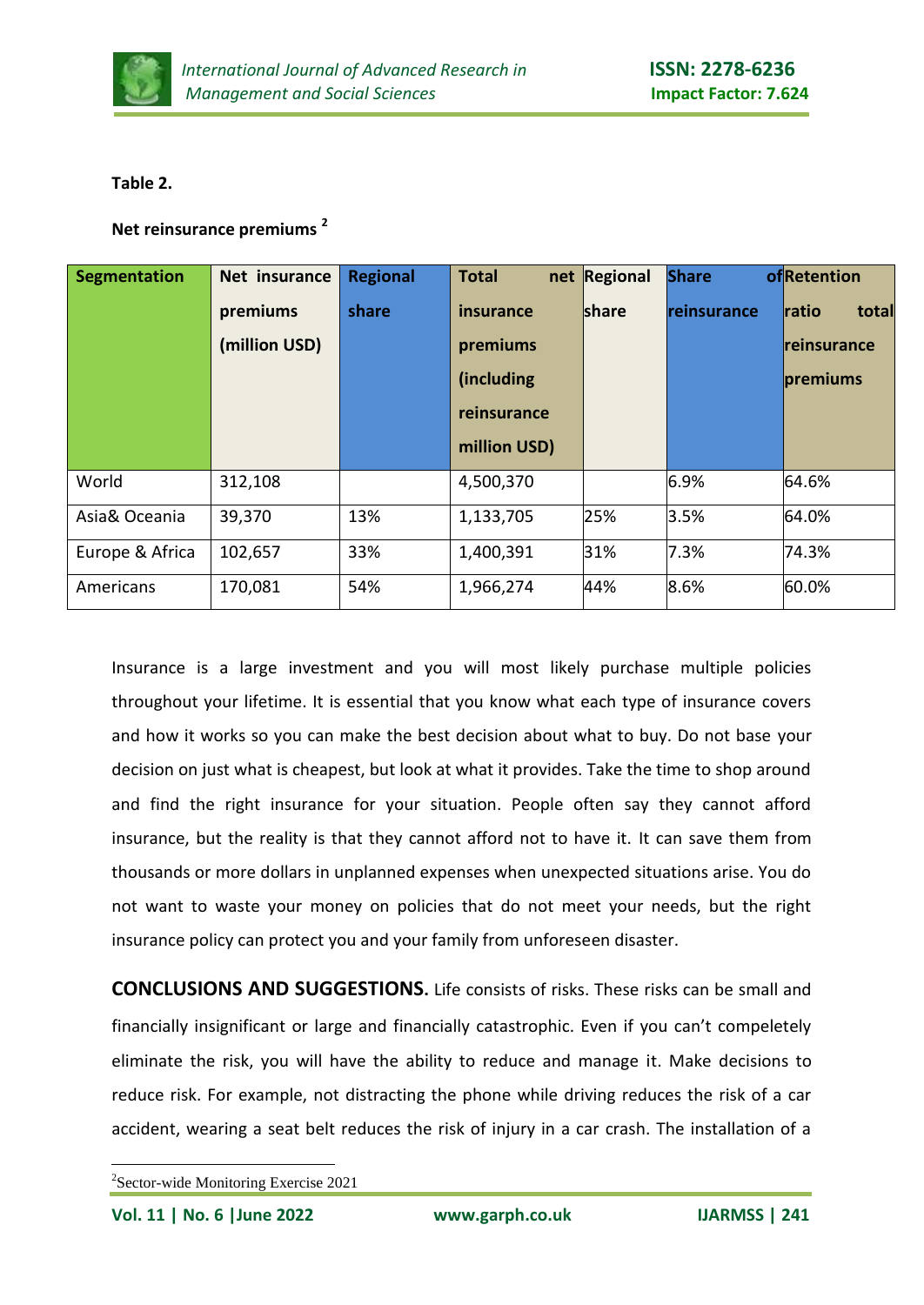

special security system virtually eliminates the possibility of fire or theft on the roof. Reducing sugar intake and consuming low-cholesterol products reduces tha chances of getting the disease. While all of this reduces the risk, it does not compeletely eliminate it.

Insurance can reduce property losses, illness, loss of income or financial losses arising from other dangerous events. Insurance provides an opportunity to distribute risks by aggregating the premiums of a group of people to cover the financial losses of members affected by adverse events. People usually forget the risk distribution because they pay the insurance premium to the insurance company but do not communicate with other members. The insurance company acts as an intermediary in the risk distribution process. The company collects premiums from each member of the group and covers it in the event of damage specified in the insurance.

State regulation the insurance system is important for the development of the insurance market.

- Due to the technological revolution of computerization of insurance operations, which is rapidly forming new means of integration of payments. These processes require a lot of financial costs, the insurance business becomes more expensive, but its efficiency and speed increase, which offsets the growth of costs;
- Growing competition in the insurance business is leading to the merger of insurance companies or the devepoment of reinsurance. This phenomenon will also contribute to the emergence of foreign companies that are more competitive and efficient in the insurance services market;
- Training and retraining of personnel, taking into account the specifics of the development of the national insurance market, the creation of a unified system of training programs;
- Facilitate the development of institutions that influence the process of insurance problems and assist in the implementation of state insurance policy, which also reflects the legal entities, regardless of the form of ownership of citizens.